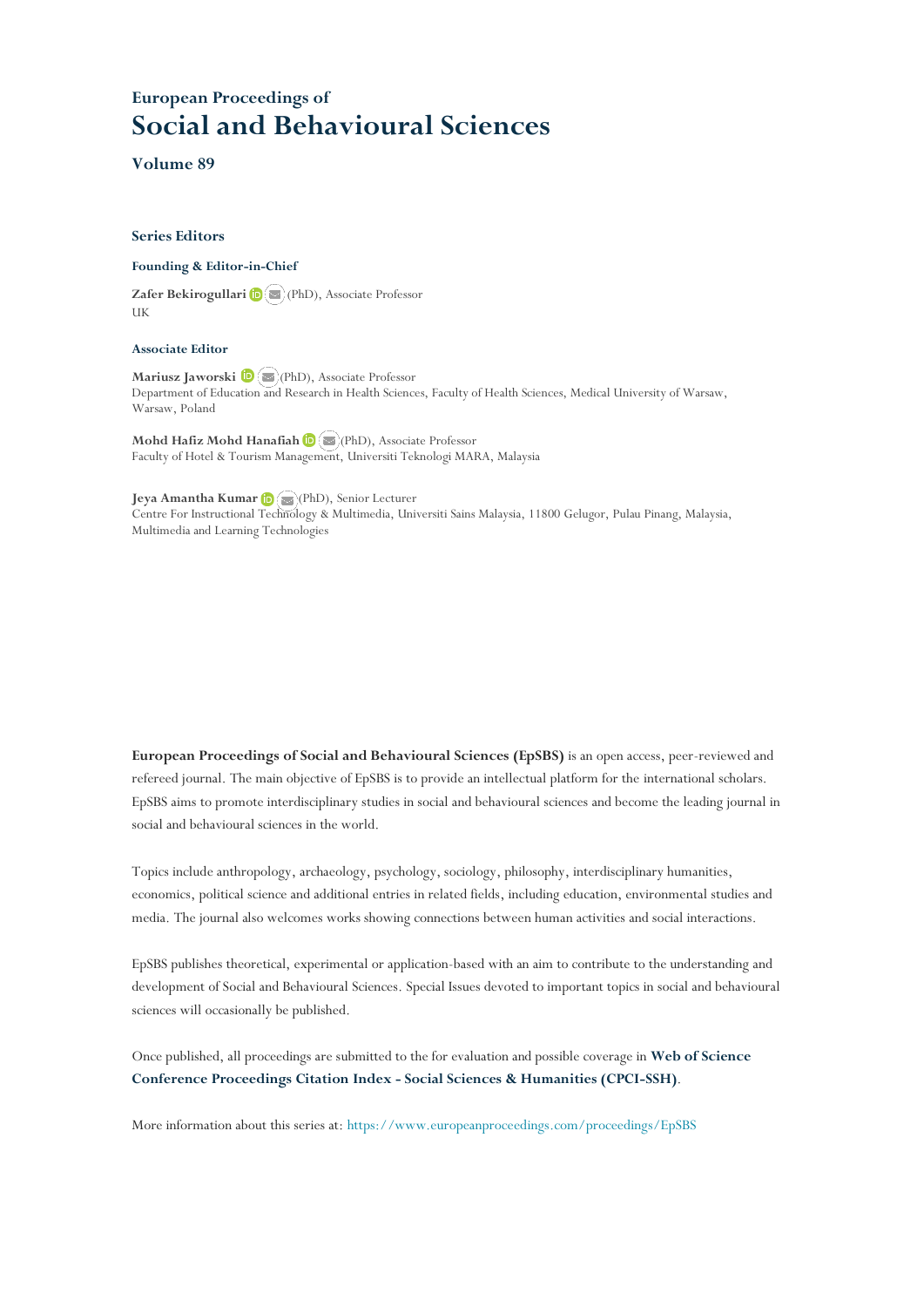# Proceedings of the International Conference on Humanities (ICH 2019)

## Edited by:

NarimahSamat D, Jasni Sulong D, Moussa Pourya Asl D, Pantea Keikhosrokiani D, Yasir Azam **iD**, See Too Kay Leng iD

### Editor(s) Affiliation(s):

**Narimah Samat,** Professor Doctor Universiti Sains Malaysia, Penang, Malaysia

**Jasni Sulong,** Assoc. Prof. Dr Universiti Sains Malaysia, Penang, Malaysia

**Moussa Pourya Asl,** Doctor Universiti Sains Malaysia, Penang, Malaysia

**Pantea Keikhosrokiani,** Doctor Universiti Sains Malaysia, Penang, Malaysia

**Yasir Azam,** Doctor Universiti Sains Malaysia, Penang, Malaysia

**See Too Kay Leng** Universiti Sains Malaysia, Penang, Malaysia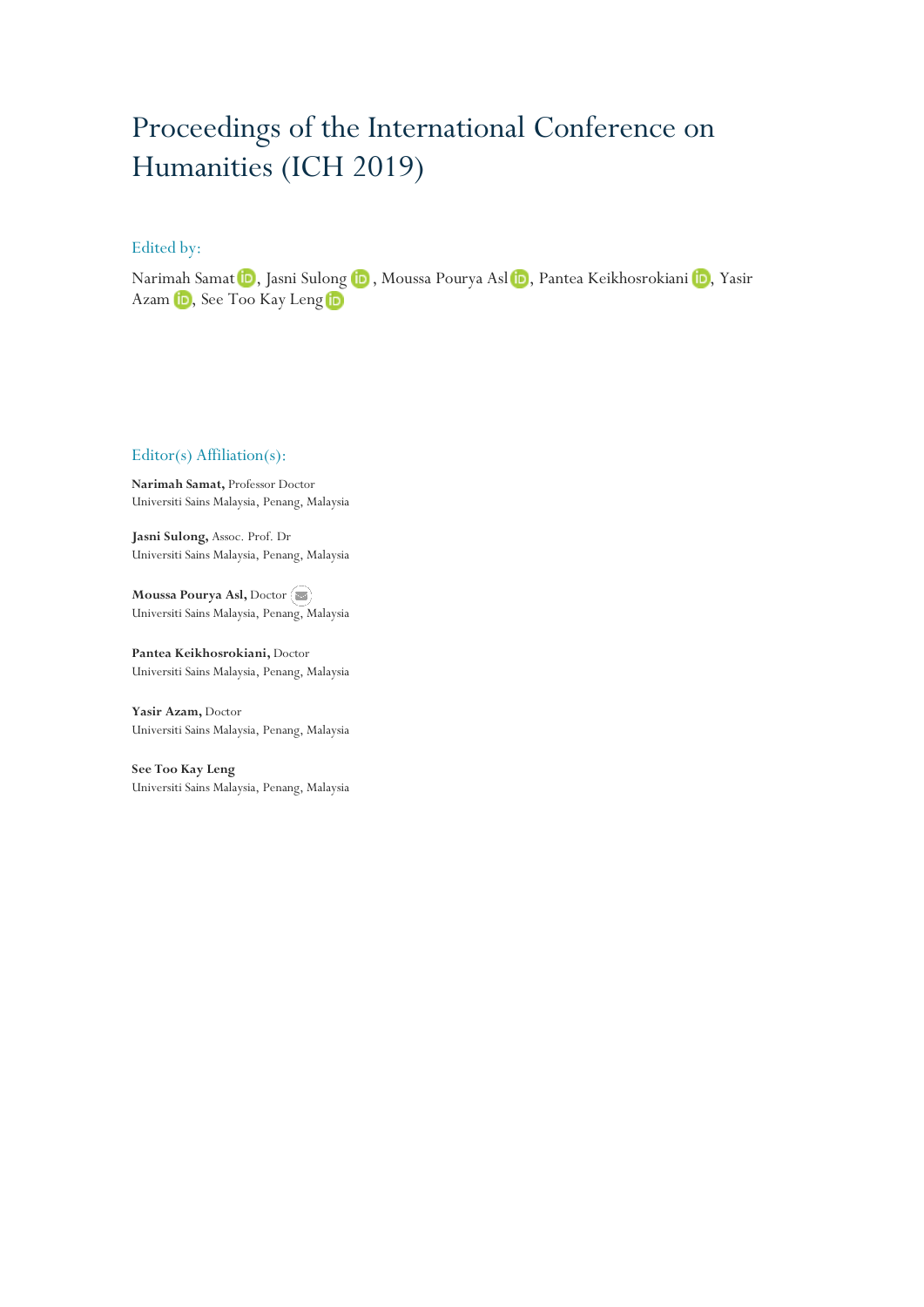

e-ISSN: 2357-1330 (online) Proceedings of The International Conference on Humanities (ICH 2019) https://doi.org/10.15405/epsbs(2357-1330).2020.10.2 © European Publisher 2020

This is an open access item distributed under the Creative Commons CC License BY-NC-ND 4.0.

This proceedings is published by the registered company European Publisher Ltd. which is registered under the ISO London Limited. The registered company address is: 293 Green Lanes, Palmers Green, London, United Kingdom, N13 4XS Reg. Number: 9219513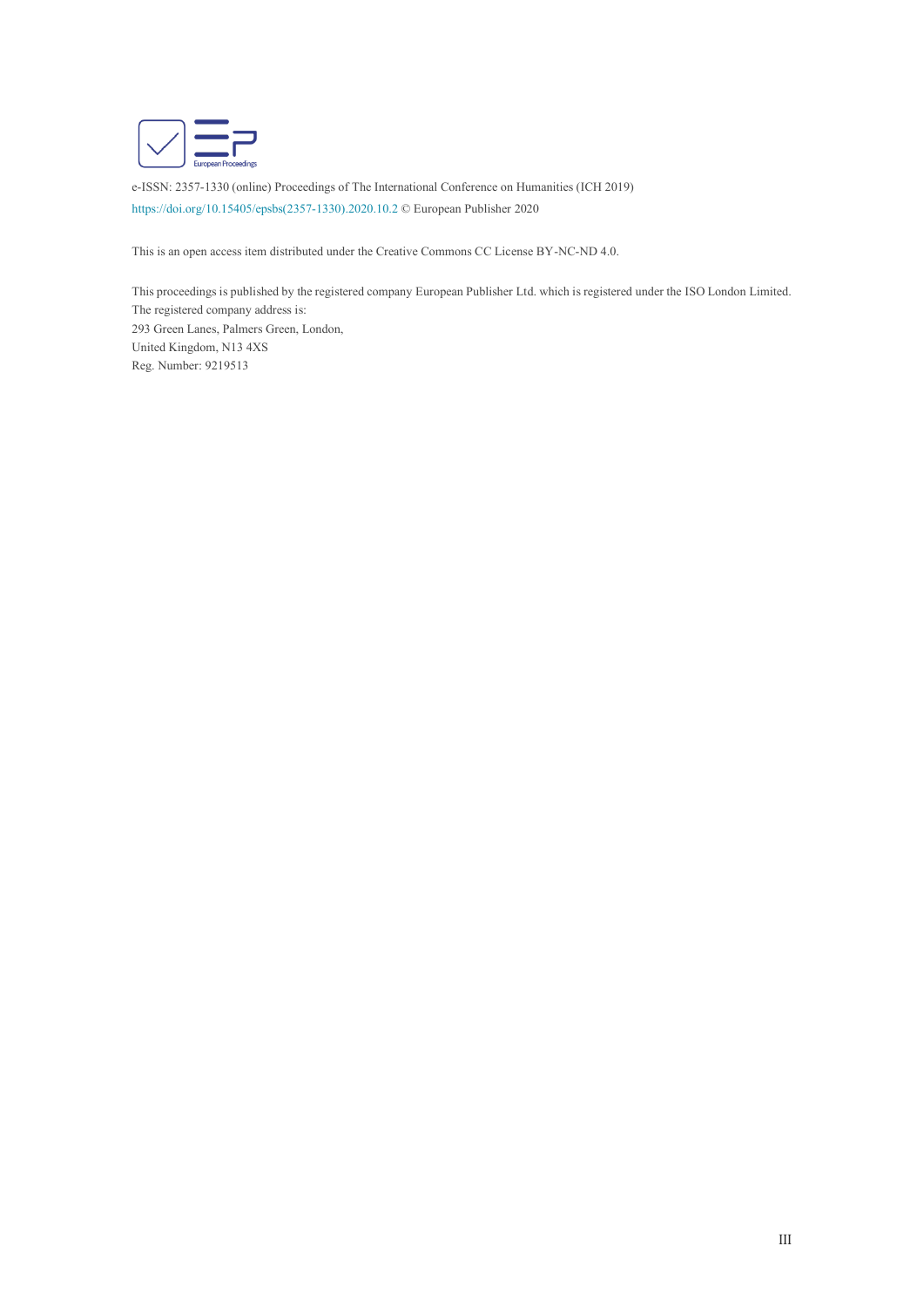# Bibliographic Information

#### Series title Series abb.

European Proceedings of Social and Behavioural Sciences

## ISSN (online) Publisher

# Proceedings title Volume

Proceedings of the International Conference on Humanities (ICH 2019)

10.15405/epsbs(2357-1330).2020.10.2 12 October, 2020

International Conference on Humanities ICH 2019

EpSBS

2357-1330 European Publisher

89

# Volume DOI Publish online

# Conference title Conference abb.

# Conference date Conference location

30 - 31 October, 2019 School of Humanities, Universiti Sains Malaysia, Malaysia

# Articles Pages:

74 1-796

## Conference Chair(s)

Moussa Pourya Asl

# Volume editor(s)

NarimahSamat **iD**, Jasni Sulong **iD**, Moussa Pourya Asl **iD**, Pantea Keikhosrokiani **iD**,

YasirAzam **D**, See Too Kay Leng **D** 

## Conference Website

<http://ich.usm.my/index.php/en/>

**ICH 2019 List of Organizing Committee Members** is available **[here](https://www.europeanproceedings.com/files/data/fileManager/2019_ICH-org-com.pdf)**.

**ICH 2019 Scientific Program** is available **[here](https://www.europeanproceedings.com/files/data/fileManager/2019_ICH-program.pdf)**.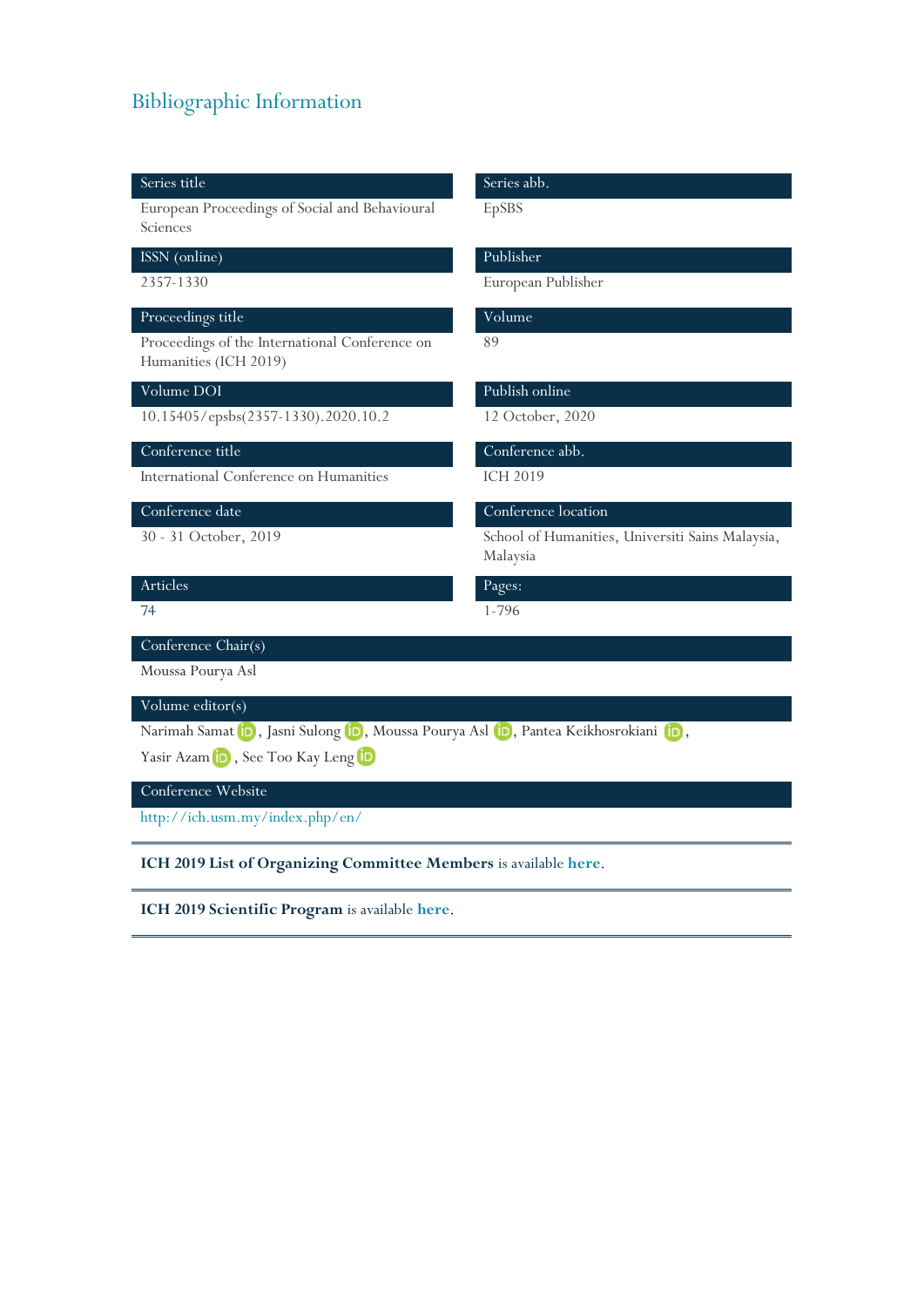# **Table of Contents**

#### **No: 1**

Title: Representation of Sex Workers in Malaysian News Media: A Critical Discourse Analysis *Pages: 1 - 13* Author(s): Natrah Noor, Bahiyah Abdul Hamid

#### **No: 2**

Title: Muslim Women Education and Izālah Movement in Kaduna State of Nigeria *Pages: 14 - 23* Author(s): Bashir Abdullatif, Mohd Farid Mohd Sharif

### **No: 3**

Title: Intention to Hire Older Workers: A Predictive Model *Pages: 24 - 36* Author(s): Claudia Lau, Choong Chee Keong, Wong Kee Luen

### **No: 4**

Title: State Activities Impacts on The Residential Mobility Dynamics in Kandy and Suburbs *Pages: 37 - 52* Author(s): Arularasi Balakrishnan, Ashok D. Hanjagi, Priya Narayanan

**No: 5**

Title: Design Measurement for Food Packaging Design: A Design Development *Pages: 53 - 61* Author(s): Raja Suhaylah, Azman Bidin, Lim Yan Peng

#### **No: 6**

Title: Promote Healthcare Quality Through Japanese People's Emotional Experiences and Needs *Pages: 62 - 69* Author(s): Nermin Elokla, Harumi Kagawa

### **No: 7**

Title: Levels of Urbanization in Bangalore Urban District of Karnataka, India *Pages: 70 - 80* Author(s): Surendra Puttalingaiah, Shahnin Irfan, Ashok Devendrappa Hanjagi

#### **No: 8**

Title: The Concept of Sa'Ādah According to Islamic, Western, and Greek Views *Pages: 81 - 91* Author(s): Nurul Hidayawatie Mustaffa, Shakirah Mat Akhir

### **No: 9**

Title: Key Success Factors in Water Management for Sustainability in Phrae Province, Thailand *Pages: 92 - 102* Author(s): Suwida Nuamcharoen, Wit Sattakorn

### **No: 10**

Title: Transforming Refugee Management in the Context of Sustainable International Development *Pages: 103 - 115* Author(s): Fauzan Fauzan, Helmi Helmi, Zulkifli Harza, Sri Oktavia

### **No: 11**

Title: Inclusivity of Thematic Park as a Public Space in Bandung City *Pages: 116 - 126* Author(s): Ervan Sugiana, Iwan Kustiwan

### **No: 12**

Title: Communicating Sustainability in Communicative City: Problems on Implementing SDGS in Indonesia *Pages: 127 - 138* Author(s): Alvin Noviansyah, Ridwan Sutriadi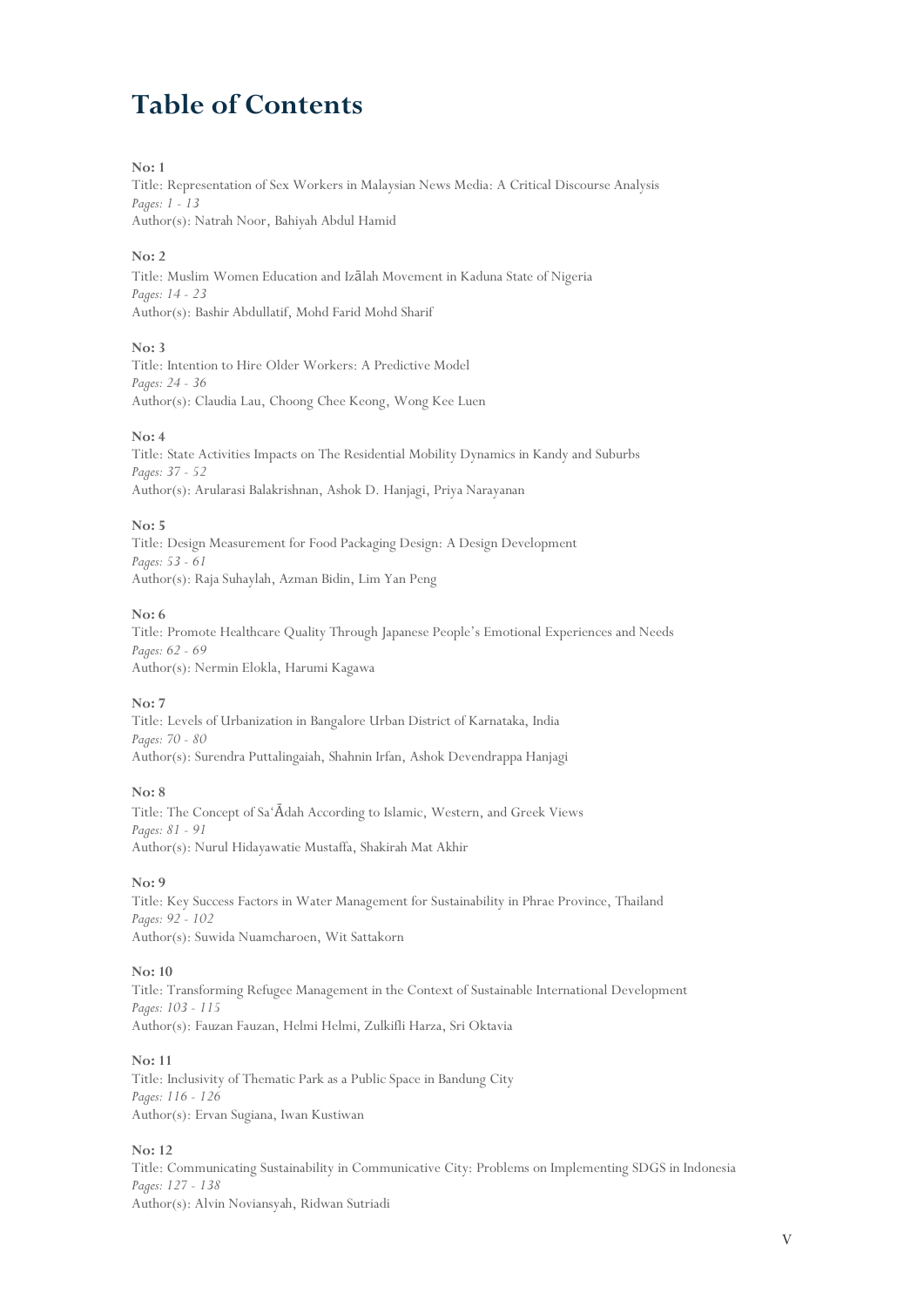**No: 13** Title: Low Socio-Economic Status Among Coastal Fishing Families in Southern Sri Lanka *Pages: 139 - 151* Author(s): W. K. V. Dayalatha

#### **No: 14**

Title: Community Awareness and Involvement in River Conservation in Pasir Mas, Kelantan *Pages: 152 - 162* Author(s): See Too Kay Leng, Chan Ngai Weng, Narimah Samat

#### **No: 15**

Title: Tourism Development Strategy in Kemiren Village in Banyuwangi *Pages: 163 - 171* Author(s): Lunariana Lubis

#### **No: 16**

Title: Implementation of Sustainable Development Towards Environmental Ecosystem in Melaka River Basin *Pages: 172 - 178* Author(s): Ang Kean Hua, Paran Gani, Junaidah Yusof, Noor Hafizah Abdul Halim, Sayzwani binti Yahya

#### **No: 17**

Title: Collective Consciousness to Pursue Gender Equality in The Ministry of Utmost Happiness *Pages: 179 - 189* Author(s): Nusrat Jahan, Muhammad Mushfiqur Rahman

#### **No: 18**

Title: Stakeholders' Mapping Based on Cultures in Coastal Area of Surabaya *Pages: 190 - 199* Author(s): Mas Roro Lilik Ekowanti, Wildan Taufik Raharja

#### **No: 19**

Title: Accident Prevention Block to Move an Automobile From Traffic Collision *Pages: 200 - 209* Author(s): Charles Samuel Rajiv

### **No: 20**

Title: Spatio-Temporal Analysis of Land Use Change in The Johor River Basin, Malaysia *Pages: 210 - 217* Author(s): Yi Lin Tew, Mou Leong Tan

#### **No: 21**

Title: Electrospun Poly (Ionic Liquid) Membrane Based Solar Cell for Sustainable Clean Energy *Pages: 218 - 231* Author(s): Mini Thomas, Sheeja Rajiv

#### **No: 22**

Title: Public Perception on Water Pricing in Penang *Pages: 232 - 238* Author(s): Linges Navamney, Mou Leong Tan, Ngai Weng Chan, Wai Leng Phang

#### **No: 23**

Title: Social Vulnerability Changes and Sustainable Development in the Flooded Industrial Complex Area *Pages: 239 - 257* Author(s): Tadashi Nakasu, Ruttiya Bula-Or, Sutee Anatsuksomsti, Korrakot Positlimpakul

#### **No: 24**

Title: The Regulatory Framework of Digital Currencies in Malaysia: A Conceptual Paper *Pages: 258 - 269* Author(s): Melissa Teoh Teng Tenk, Wong Siew Chin, Angeline Yap Kiew Heong, Zakiah Saleh

#### **No: 25**

Title: Quantifying Collaboration Level of Sarawak's University Industry Policy Entities on Environmental Matters *Pages: 270 - 279*

Author(s): Janice Manyie Julian, Geoffery James Gerusu, Roland Kueh Jui Heng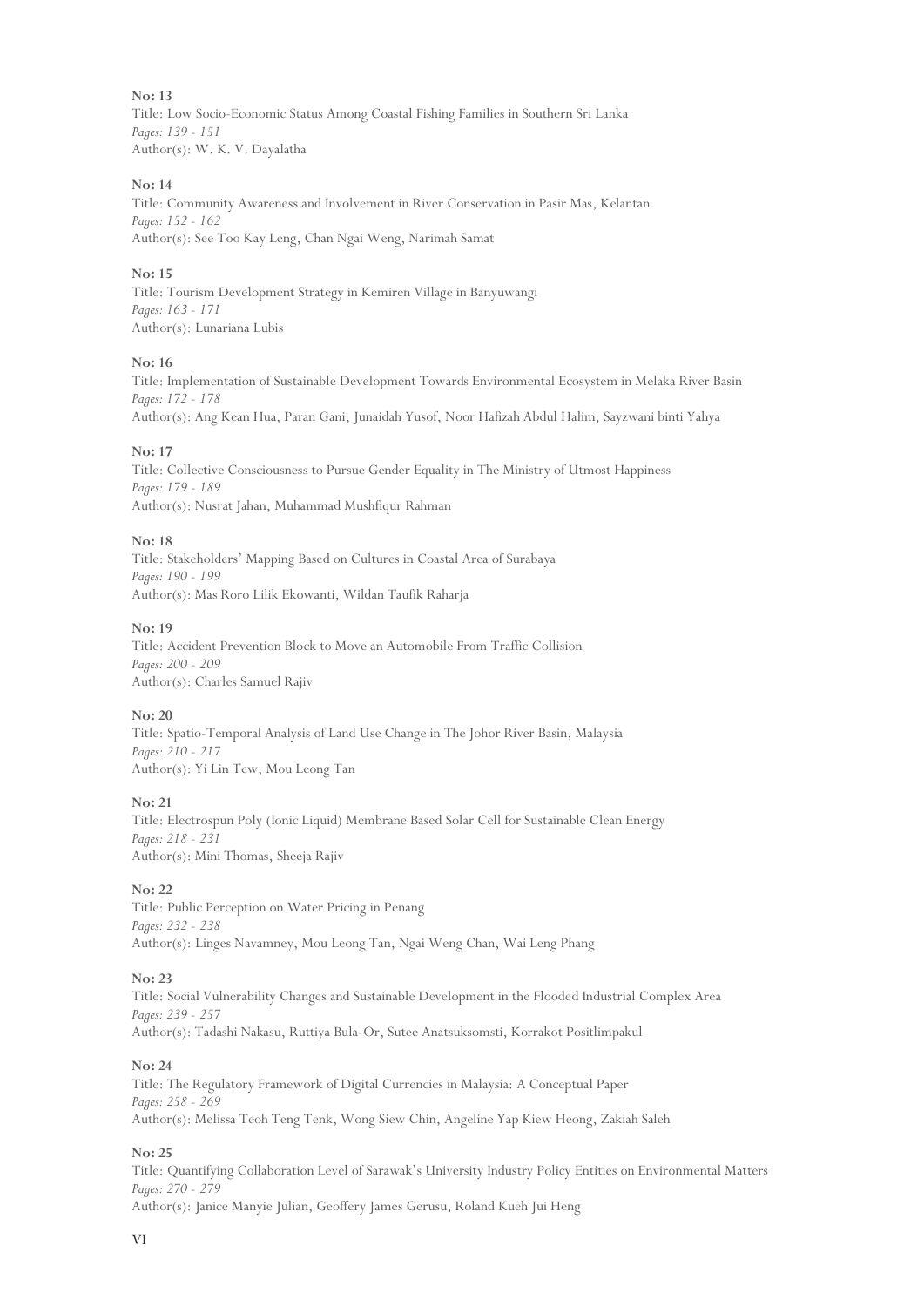**No: 26** Title: Evaluating SDG 11 Coverage on Cimahi Urban Development Program *Pages: 280 - 291* Author(s): Petrus Natalivan Indradjati, Tika Hasan

#### **No: 27**

Title: Angeline Yap Kiew Heong, Wong Siew Chin, Melissa Teoh Teng Tenk, Zakiah Saleh *Pages: 292 - 302* Author(s): Angeline Yap Kiew Heong

#### **No: 28**

Title: Zaity Syazwani Mohd Odli, Anisah Jessica Lee, Muhamad Amiruddin Asari *Pages: 303 - 312* Author(s): Zaity Syazwani Mohd Odli

#### **No: 29**

Title: Accounting for Digital Currency: Preliminary Evidence From Malaysia *Pages: 313 - 322* Author(s): Angeline Yap Kiew Heong, Yap Saw Teng

#### **No: 30**

Title: Supply Chain Resilience Among Smes Manufacturer in Malaysia- A Survey *Pages: 323 - 338* Author(s): Ying Ying Tang, Kuan Yew Wong, Syed Ahmad Helmi Bin Syed Hassan

#### **No: 31**

Title: It Is? It Is Not? Identifying Portulaca by Morphology and DNA Barcodes *Pages: 339 - 352* Author(s): Fam Jia Yee, Yu Hai Ping, Sumeyha Fathimath, Geeta Selvarajah

#### **No: 32**

Title: Internal Marketing Practices for Sustainable Development of The RMG Industry of Bangladesh *Pages: 353 - 363* Author(s): Surajit Sarbabidya

### **No: 33**

Title: Factors Influencing Land Utilization Among Poor Rural Household in Kedah, Malaysia *Pages: 364 - 373* Author(s): Mohd Azmeer Abu Bakar, Asyirah Abdul Rahim

#### **No: 34**

Title: Does MATK, TRNH-PSBA, TRNL-F AND ITS1 Identification Mirror Morphological Identification In Hibisceae? *Pages: 374 - 390* Author(s): Khor Rock, Yap Le Xian, Geeta Selvarajah

#### **No: 35**

Title: Challenges Facing Small and Medium Tourism Enterprises: A Case Study in Kuala Sepetang *Pages: 391 - 399* Author(s): Ong Ke Shin, Chan Ngai Weng, Sharifah Rohayah Sheikh Dawood

### **No: 36**

Title: Improving Pedestrian Walkway Through Local Activity-Based Guidelines *Pages: 400 - 411* Author(s): Iwan Pratoyo Kusumantoro, Eka Darma Kusuma, Meifita Kamilia Intishar Manggau

#### **No: 37**

Title: Language Register in Dried Fish Preservation in Calatagan, Batangas, Philippines *Pages: 412 - 421* Author(s): Thessa A. Hernandez

### **No: 38**

Title: Overview of Current Climate Change Mitigation and Adaptation Practice In Sri Lanka: A Case Study *Pages: 422 - 431* Author(s): G. P. T. S. Hemakumara, N. K. G. Harshani, P. Hewage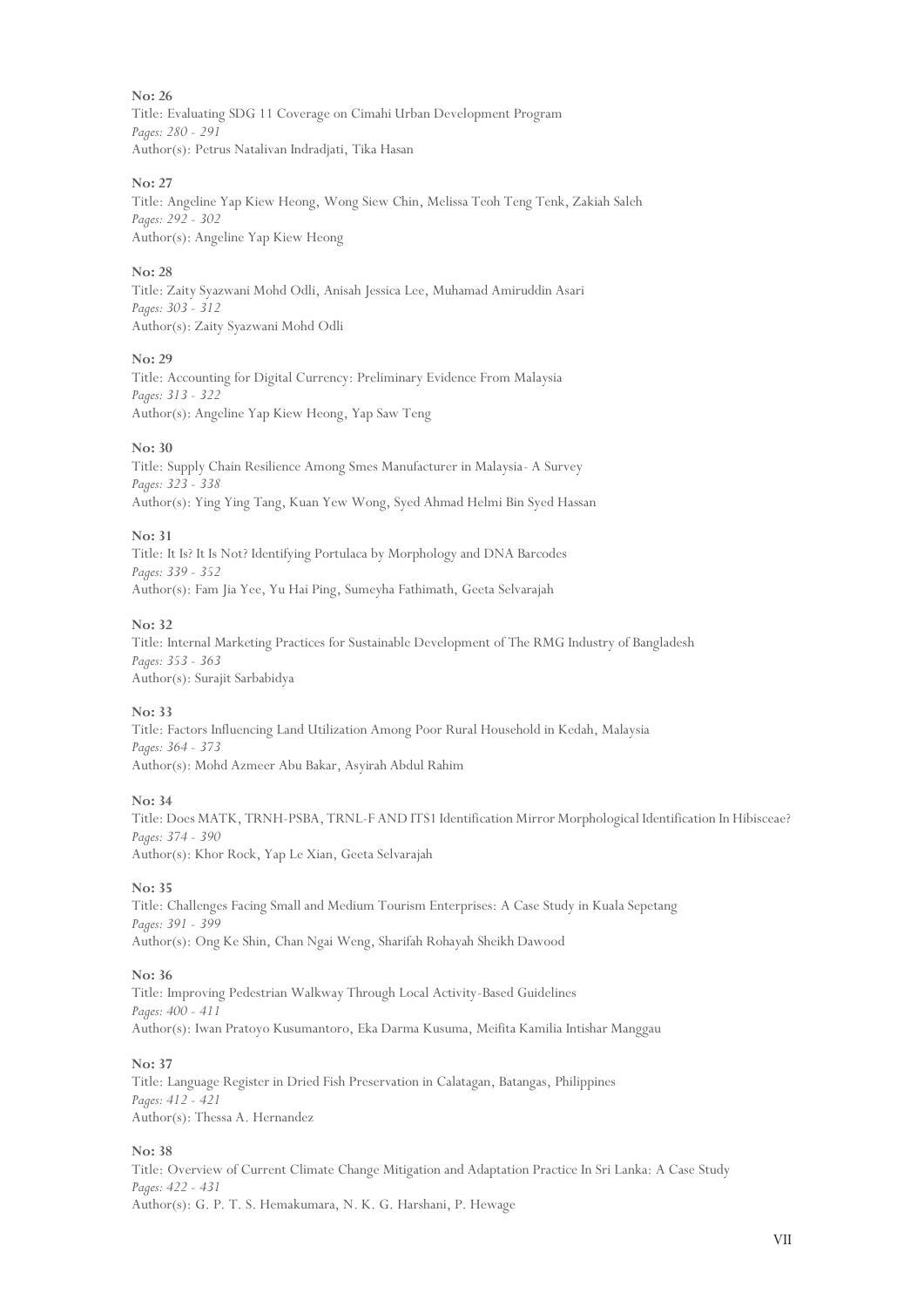**No: 39** Title: Health Problems and the Desire to Perform Hajj Amongst Malaysian Elderly *Pages: 432 - 442* Author(s): Norizan Musa, Suriati Ghazali

#### **No: 40**

Title: The Vulnerability of Young Women to Cybercrime: A Case Study in Penang *Pages: 443 - 455* Author(s): Norhayati Mat Ghani, Suriati Ghazali

#### **No: 41**

Title: THE Effect of Gender and Origin on the Speech Accommodation of Irbidians *Pages: 456 - 467* Author(s): Mohammed Mahmoud Marashdeh, Salasiah Binti Che Lah, Jianning Wang, Muhammad Mushfiqur Rahman

#### **No: 42**

Title: Enhancing ESL Learners' Identity Lexico-Grammatically in Language Learning Histories Writing *Pages: 468 - 476* Author(s): Jianning Wang, Rita Abdul Rahman Ramakrishna, Mohammed Mahmoud Marashdeh, Muhammad Mushfiqur Rahman

#### **No: 43**

Title: Convectional Influences on the Weather Pattern of Northern Sri Lanka *Pages: 477 - 487* Author(s): Piratheeparajah Nagamuthu, Chan Ngai Weng

#### **No: 44**

Title: Street Food Consumption and Hygiene Issues in George Town, Penang *Pages: 488 - 500* Author(s): Anis Solehin Hussain at Othman, Sharifah Rohayah Sheikh Dawood

#### **No: 45**

Title: Community Resilience Building in The Aftermath of Flood Disaster *Pages: 501 - 510* Author(s): Norsyuhada Anua, Chan Ngai Weng

#### **No: 46**

Title: British Colonialism: The Development of Health Institutions in Perak, 1911-1939 *Pages: 511 - 521* Author(s): Nur Liyana Mohd Sukri

#### **No: 47**

Title: Framework for Resolving Environmental Damages in Niger Delta Through Deterrence Measures *Pages: 522 - 529* Author(s): Abba Ya'u, Natrah Saad, Abdulsalam Mas'ud

#### **No: 48**

Title: Indian Women During the Japanese Occupation in Malaya, 1941-1945 *Pages: 530 - 539* Author(s): Syamala Nair, Mahani Musa **No: 49** Title: Emergency in Malaya and Reaction of The United States, 1948-1960 *Pages: 540 - 551* Author(s): Noorilham Ismail, Muhamad Hasrul Zakariah

#### **No: 50**

Title: The Cold War and the Retention of British Rule in Cyprus, 1945-1947 *Pages: 552 - 561* Author(s): Norasmahani Hussain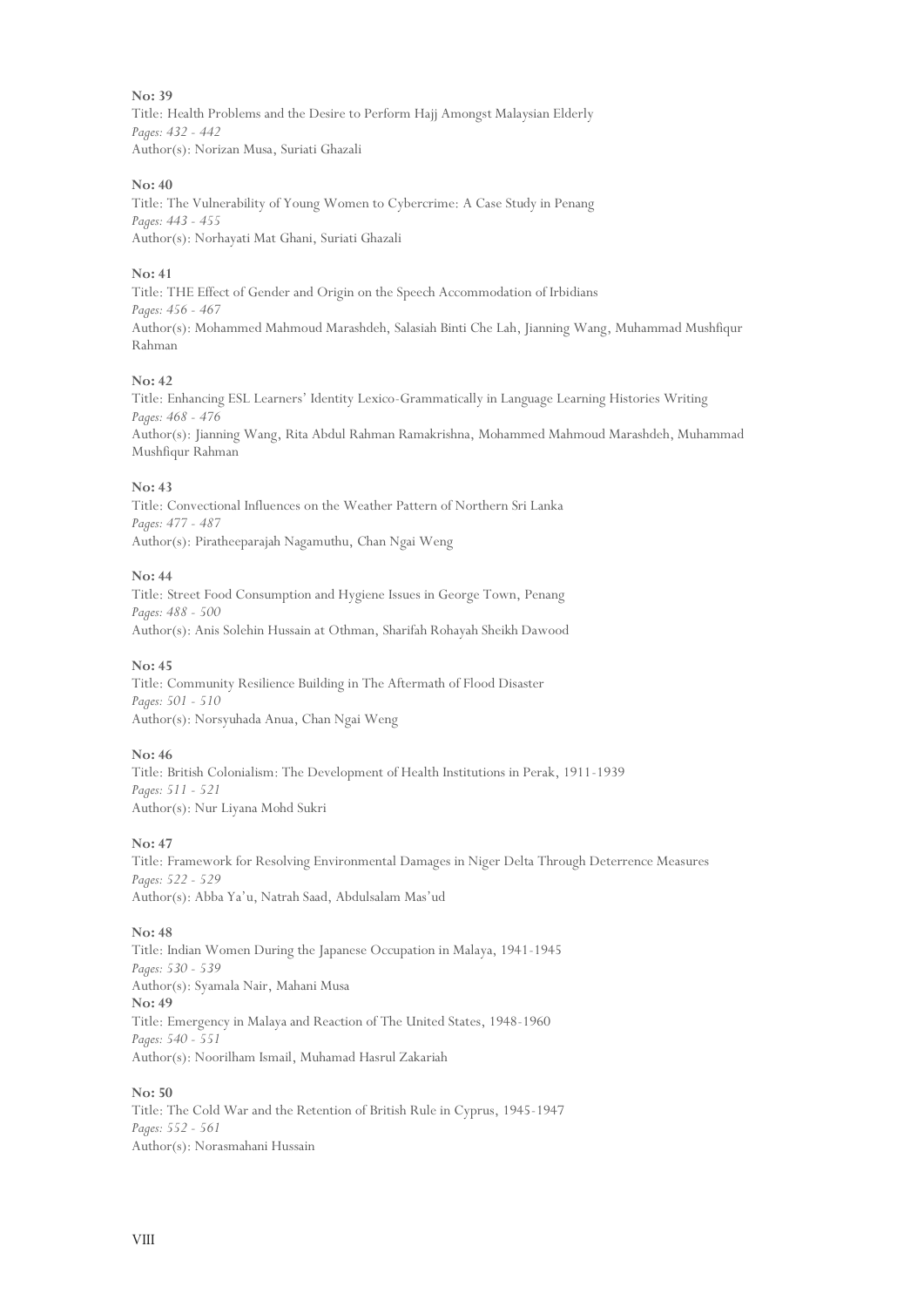**No: 51** Title: The Conceptualization of Mathematics in Sudoku Poetry by Puzi Hadi *Pages: 562 - 575* Author(s): Noriani Hashim, Rosnidar Ain

#### **No: 52**

Title: A Critical Evaluation of River Management Models in Malaysia *Pages: 576 - 585* Author(s): Chan Ngai Weng, Aminuddin Ab Ghani, Ranjan Roy, Narimah Samat, Lai Chee Hui, Tan Mou Leong

#### **No: 53**

Title: Socio-Economic and Livelihood Assessment of Inland Fishermen in Muda River Basin *Pages: 586 - 594* Author(s): Sim Lay Mei, Chan Ngai Weng, Tan Mou Leong, Norhanida Daud, Wan Ruslan Ismail, Phang Wai Leng

#### **No: 54**

Title: Politeness Strategies of Chinese in a Talk Show "If You Are The One" *Pages: 595 - 605* Author(s): Meimei Wu, Jianning Wang

#### **No: 55**

Title: An Analysis of Inaugural Address of President Rodrigo Duterte' Speech Act *Pages: 606 - 614* Author(s): Yan Yang, Jianning Wang

#### **No: 56**

Title: Shorebird Abundance and Species Richness in Penang Island *Pages: 615 - 628* Author(s): Nur Asnida A Razak, Azimah Abd Rahman

#### **No: 57**

Title: The Effects of the Anglo-Siamese Treaty 1909 on Northern Malay States *Pages: 629 - 638* Author(s): Azmi bin Arifin, Nik Haslinda Nik Hussain, Mohamad Roslaily bin Rosdi

#### **No: 58**

Title: British Role in Establishing Modern Legislative System in Kelantan *Pages: 639 - 648* Author(s): Mohamad Roslaily bin Rosdi, Azmi Arifin

#### **No: 59**

Title: Malay Apostates in Malaysia: A Study on Reasons *Pages: 649 - 658* Author(s): Santhira Morgan, Jasni Sulong

#### **No: 60**

Title: Zainab Al-Ghazali: A History of Mujahidah Awakening in Egypt *Pages: 659 - 667* Author(s): Ummi Zainab Mohd Ghazali, Muhammad Azizan Sabjan

#### **No: 61**

Title: Greece, Enosis and Britain's Complete Evacuation From Greece in March 1947 *Pages: 668 - 676* Author(s): Norasmahani Hussain

#### **No: 62**

Title: Malay Comparative and Superlative *Pages: 677 - 686* Author(s): Norsofiah Abu Bakar, Radiah Yusoff

#### **No: 63**

Title: Congratulatory Messages Strategy in Facebook and Twitter *Pages: 687 - 694* Author(s): Nur Hamimah Muhammad Irahim, Norsofiah Abu Bakar